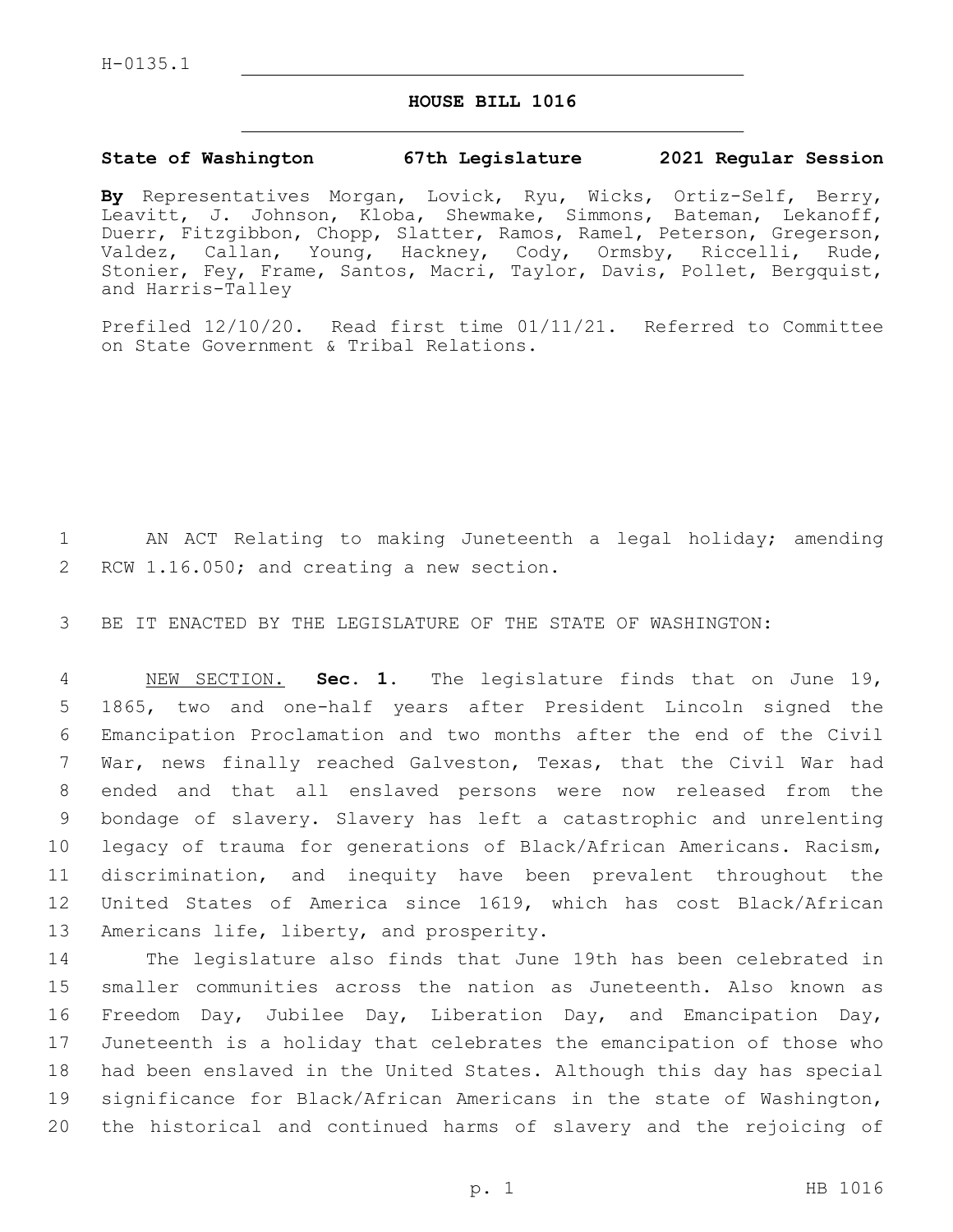1 the end of this atrocity should be acknowledged and celebrated by all 2 Washingtonians.

 The legislature intends to designate Juneteenth as a state legal holiday to celebrate the end of chattel slavery. The legislature encourages that this be a day to engage in fellowship with Black/ African Americans; revisit our solidarity and commitment to antiracism; educate ourselves about slave history; and continue having conversations that uplift every Washingtonian.

9 **Sec. 2.** RCW 1.16.050 and 2020 c 74 s 2 are each amended to read 10 as follows: 11 (1) The following are state legal holidays: 12 (a) Sunday; 13 (b) The first day of January, commonly called New Year's Day; 14 (c) The third Monday of January, celebrated as the anniversary of 15 the birth of Martin Luther King, Jr.; 16 (d) The third Monday of February, to be known as Presidents' Day 17 and celebrated as the anniversary of the births of Abraham Lincoln 18 and George Washington; 19 (e) The last Monday of May, commonly known as Memorial Day; 20 (f) The nineteenth day of June, recognized as Juneteenth, a day 21 of remembrance for the day the African slaves learned of their 22 freedom; 23 (g) The fourth day of July, the anniversary of the Declaration of 24 Independence; 25 ( $(\overline{+q})$ ) (h) The first Monday in September, to be known as Labor  $26$  Day; 27 (((h)) (i) The eleventh day of November, to be known as 28 Veterans' Day; 29  $((\overleftrightarrow{t}))(j)$  The fourth Thursday in November, to be known as 30 Thanksgiving Day; 31 ( $(\frac{1}{2})$ ) (k) The Friday immediately following the fourth Thursday 32 in November, to be known as Native American Heritage Day; and 33  $((\langle k \rangle)(1)$  The twenty-fifth day of December, commonly called 34 Christmas Day. 35 (2) Employees of the state and its political subdivisions, except 36 employees of school districts and except those nonclassified 37 employees of institutions of higher education who hold appointments 38 or are employed under contracts to perform services for periods of 39 less than twelve consecutive months, are entitled to one paid holiday

p. 2 HB 1016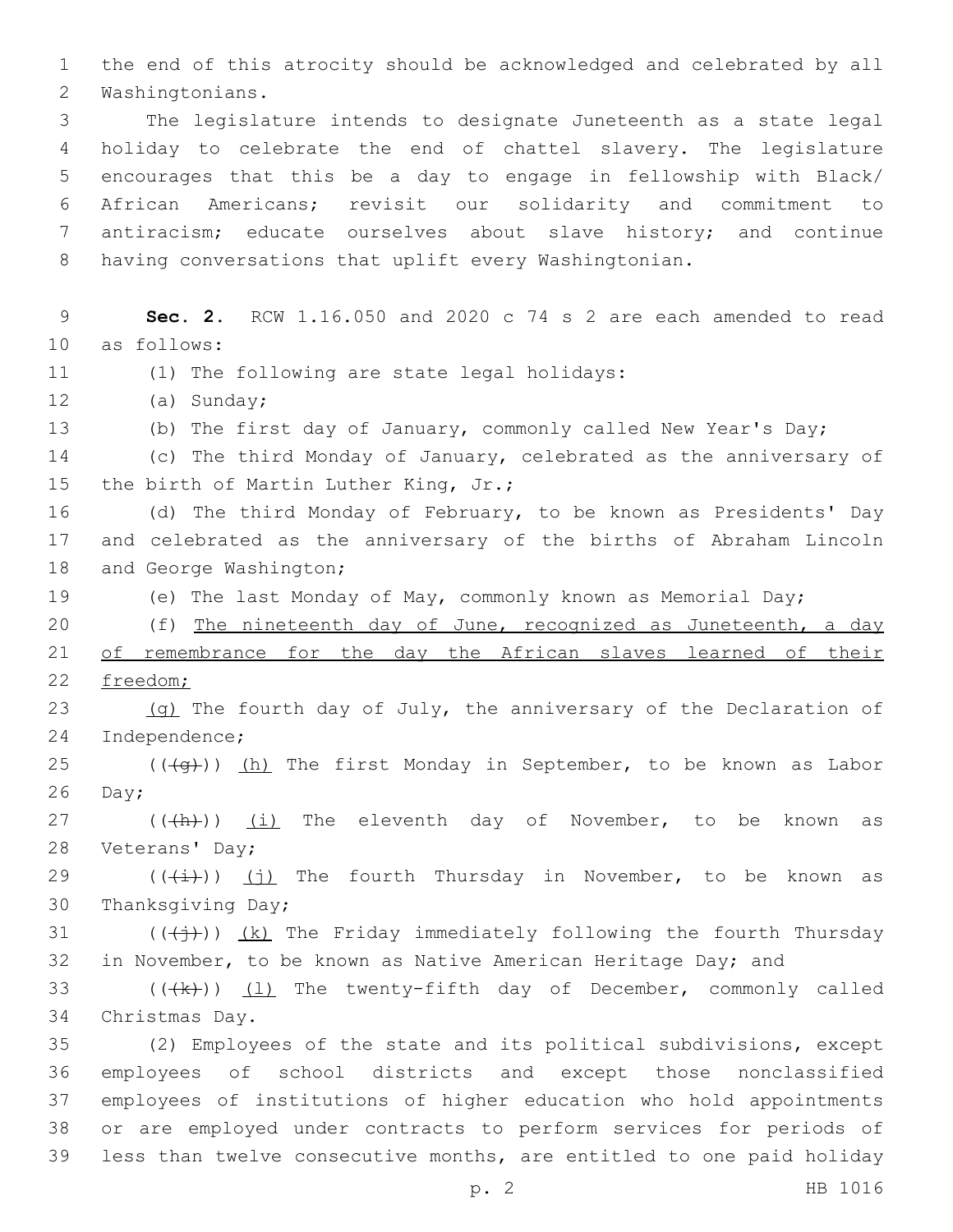per calendar year in addition to those specified in this section. Each employee of the state or its political subdivisions may select the day on which the employee desires to take the additional holiday provided for in this section after consultation with the employer pursuant to guidelines to be promulgated by rule of the appropriate personnel authority, or in the case of local government by ordinance 7 or resolution of the legislative authority.

 (3) Employees of the state and its political subdivisions, including employees of school districts and those nonclassified employees of institutions of higher education who hold appointments or are employed under contracts to perform services for periods of less than twelve consecutive months, are entitled to two unpaid holidays per calendar year for a reason of faith or conscience or an organized activity conducted under the auspices of a religious denomination, church, or religious organization. This includes employees of public institutions of higher education, including community colleges, technical colleges, and workforce training programs. The employee may select the days on which the employee desires to take the two unpaid holidays after consultation with the employer pursuant to guidelines to be promulgated by rule of the appropriate personnel authority, or in the case of local government by ordinance or resolution of the legislative authority. If an employee prefers to take the two unpaid holidays on specific days for a reason of faith or conscience, or an organized activity conducted under the auspices of a religious denomination, church, or religious organization, the employer must allow the employee to do so unless the employee's absence would impose an undue hardship on the employer or the employee is necessary to maintain public safety. Undue hardship shall have the meaning established in rule by the office of 30 financial management under RCW 43.41.109.

 (4) If any of the state legal holidays specified in this section are also federal legal holidays but observed on different dates, only the state legal holidays are recognized as a paid legal holiday for employees of the state and its political subdivisions. However, for port districts and the law enforcement and public transit employees of municipal corporations, either the federal or the state legal holiday is recognized as a paid legal holiday, but in no case may both holidays be recognized as a paid legal holiday for employees.

(5) Whenever any state legal holiday:39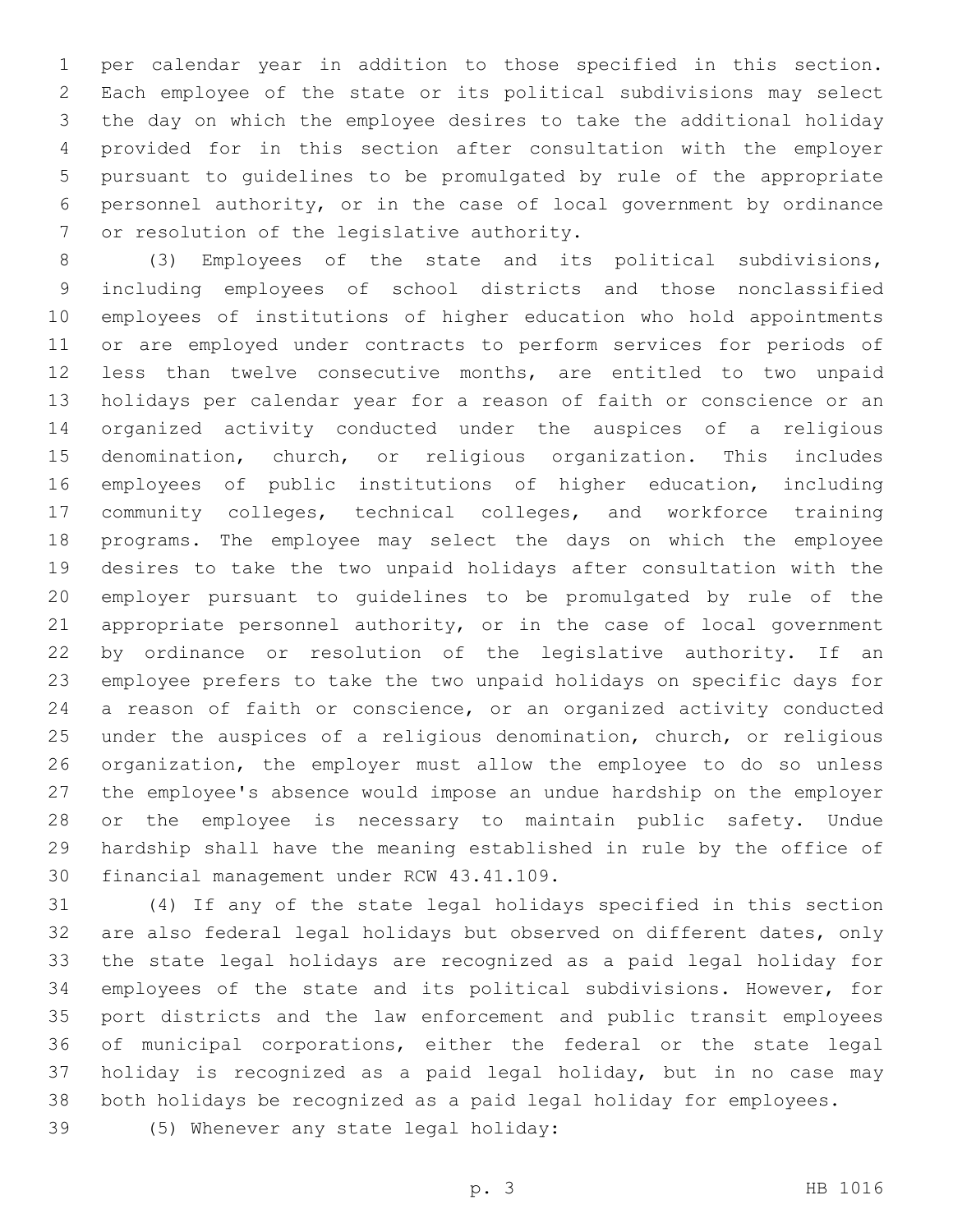1 (a) Other than Sunday, falls upon a Sunday, the following Monday 2 is the legal holiday; or

3 (b) Falls upon a Saturday, the preceding Friday is the legal holiday.4

 (6) Nothing in this section may be construed to have the effect of adding or deleting the number of paid holidays provided for in an agreement between employees and employers of political subdivisions of the state or as established by ordinance or resolution of the 9 local government legislative authority.

10 (7) The legislature declares that the following days are 11 recognized as provided in this subsection, but may not be considered 12 legal holidays for any purpose:

13 (a) The thirteenth day of January, recognized as Korean-American 14 day;

15 (b) The twelfth day of October, recognized as Columbus day;

16 (c) The ninth day of April, recognized as former prisoner of war 17 recognition day;

18 (d) The twenty-sixth day of January, recognized as Washington 19 army and air national quard day;

20 (e) The seventh day of August, recognized as purple heart 21 recipient recognition day;

22 (f) The second Sunday in October, recognized as Washington state 23 children's day;

24 (g) The sixteenth day of April, recognized as Mother Joseph day;

25 (h) The fourth day of September, recognized as Marcus Whitman  $26$  day;

27 (i) The seventh day of December, recognized as Pearl Harbor 28 remembrance day;

29 (j) The twenty-seventh day of July, recognized as national Korean 30 war veterans armistice day;

31 (k) The nineteenth day of February, recognized as civil liberties 32 day of remembrance;

33 (1) ((The nineteenth day of June, recognized as Juneteenth, a day 34 of remembrance for the day the slaves learned of their freedom;

35  $+m)$ ) The thirtieth day of March, recognized as welcome home 36 Vietnam veterans day;

37 ( $(\overline{+n})$ )  $(m)$  The eleventh day of January, recognized as human 38 trafficking awareness day;

39 (((+))) (n) The thirty-first day of March, recognized as Cesar 40 Chavez day;